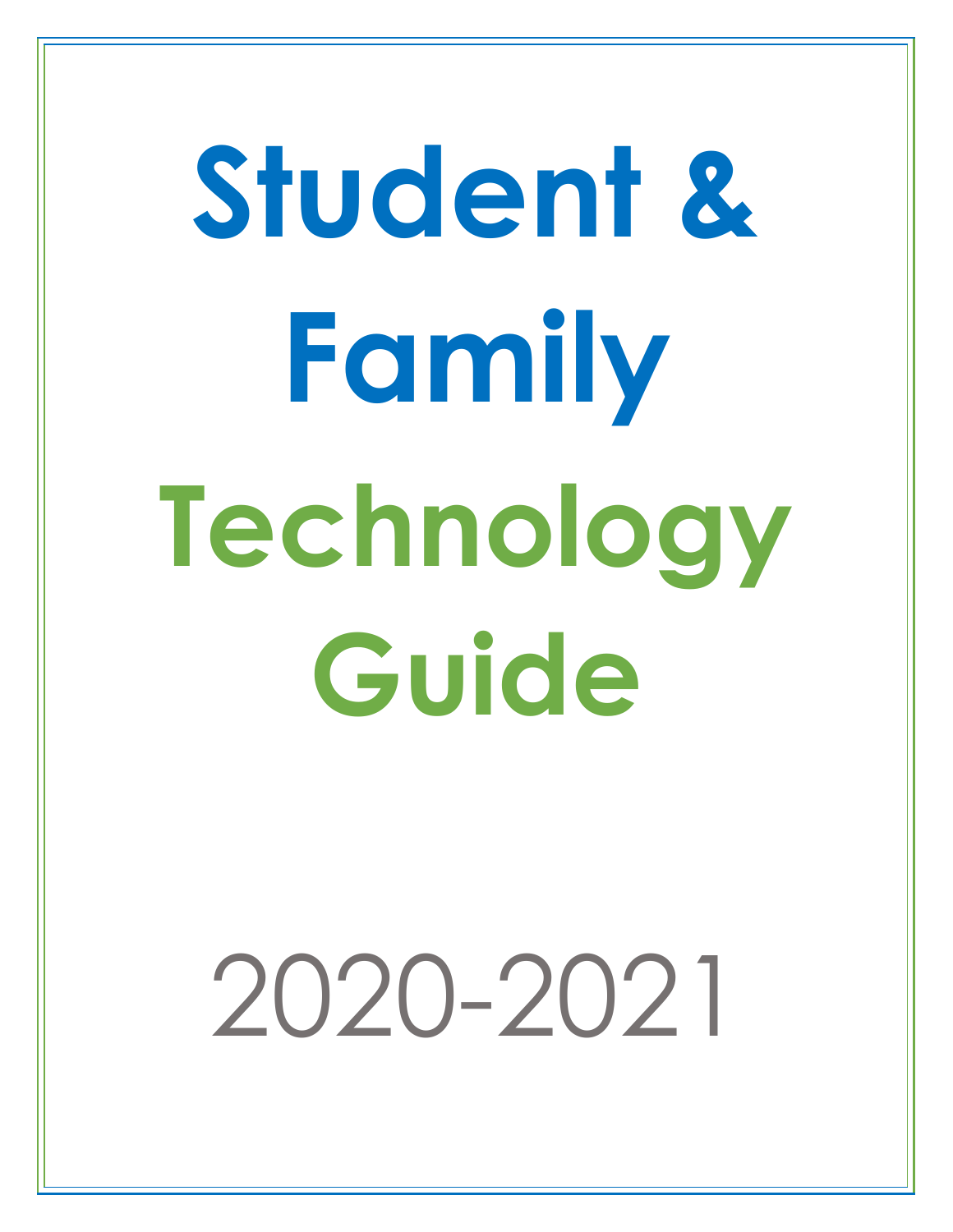

# **Welcome to Washington Global PCS!**

We are so excited that you have decided to join Washington Global for the 2020-2021 school year. We are dedicated to providing your student(s) with a robust and engaging distance learning experience this school year. Washington Global has developed a comprehensive technology platform to ensure that your student(s) will receive both *live* and *independent* instruction that will meet each student's needs.

This guide is designed as a reference guide for you and your student(s) while using both the School Chromebook and the programs Washington Global is using. This includes Google Classroom, Zoom, Nearpod, IXL, iReady, and much more!

If you have any questions about this guide, please contact our Technology Team at [tech@washingtonglobal.org.](mailto:tech@washingtonglobal.org) You can also call the main office at (202) 796-2415. You will receive a response back the same day (if you submit the request during the school day) or the next morning. We look forward to working with you and making this school year a huge success!

Sincerely,

Elizabeth Torres, Ed.D **Howard Mebane** CEO and Co-founder **Principal**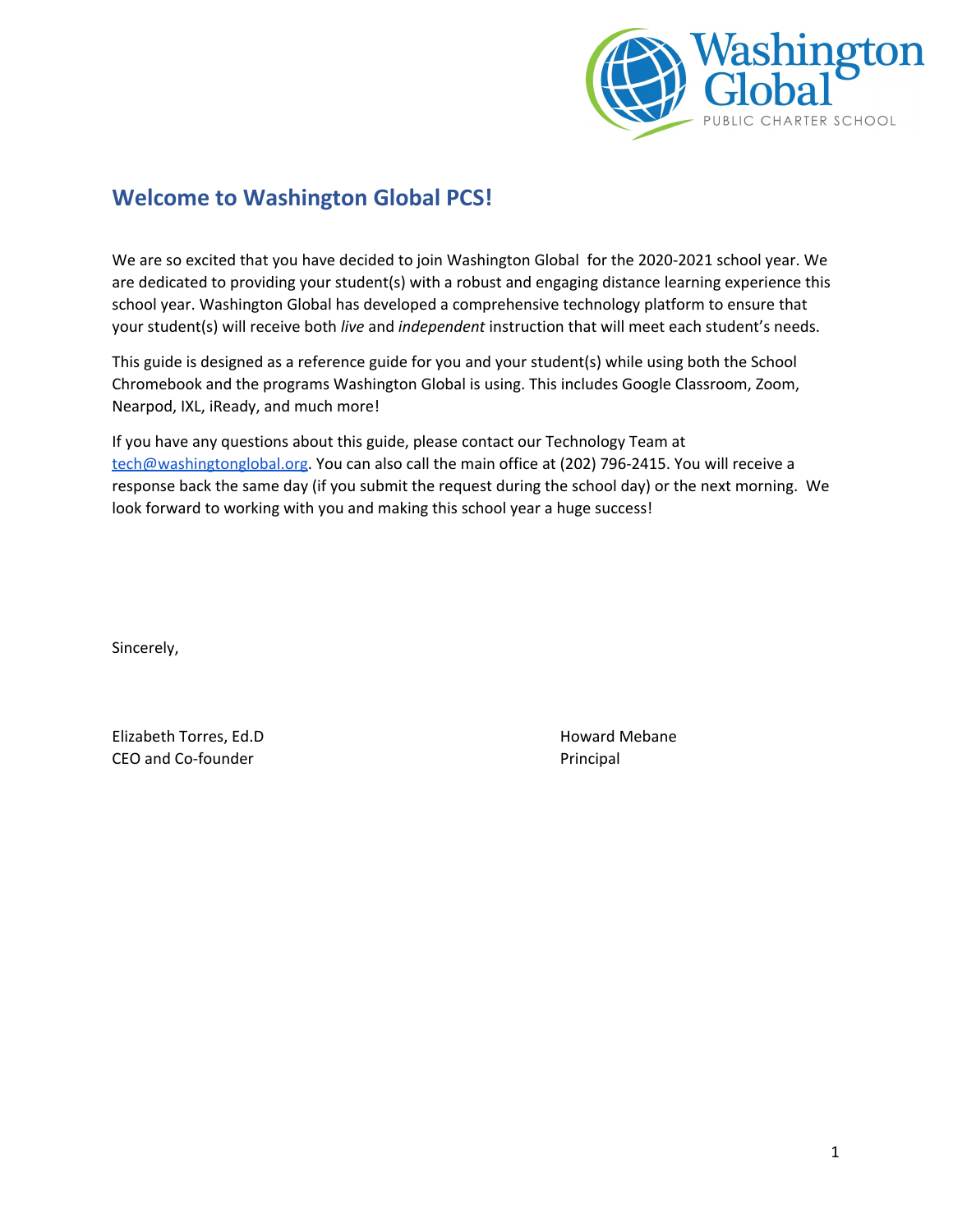# **Table of Contents**

| page 3                                             |         |
|----------------------------------------------------|---------|
| Proper Use and Care                                |         |
| <b>Expectations for Student Access</b>             |         |
| <b>Student Learning on School-Provided Devices</b> |         |
| Software Used for Distance Learning                |         |
| <b>Prohibited Conduct</b>                          |         |
| Proper Handling of Devices                         |         |
| At-home Troubleshooting                            |         |
|                                                    | page 6  |
|                                                    |         |
| Powerschool                                        |         |
| Google Classroom                                   |         |
| Zoom                                               |         |
| Nearpod                                            |         |
| iReady                                             |         |
| IXL                                                |         |
| Duolingo                                           |         |
|                                                    | page 10 |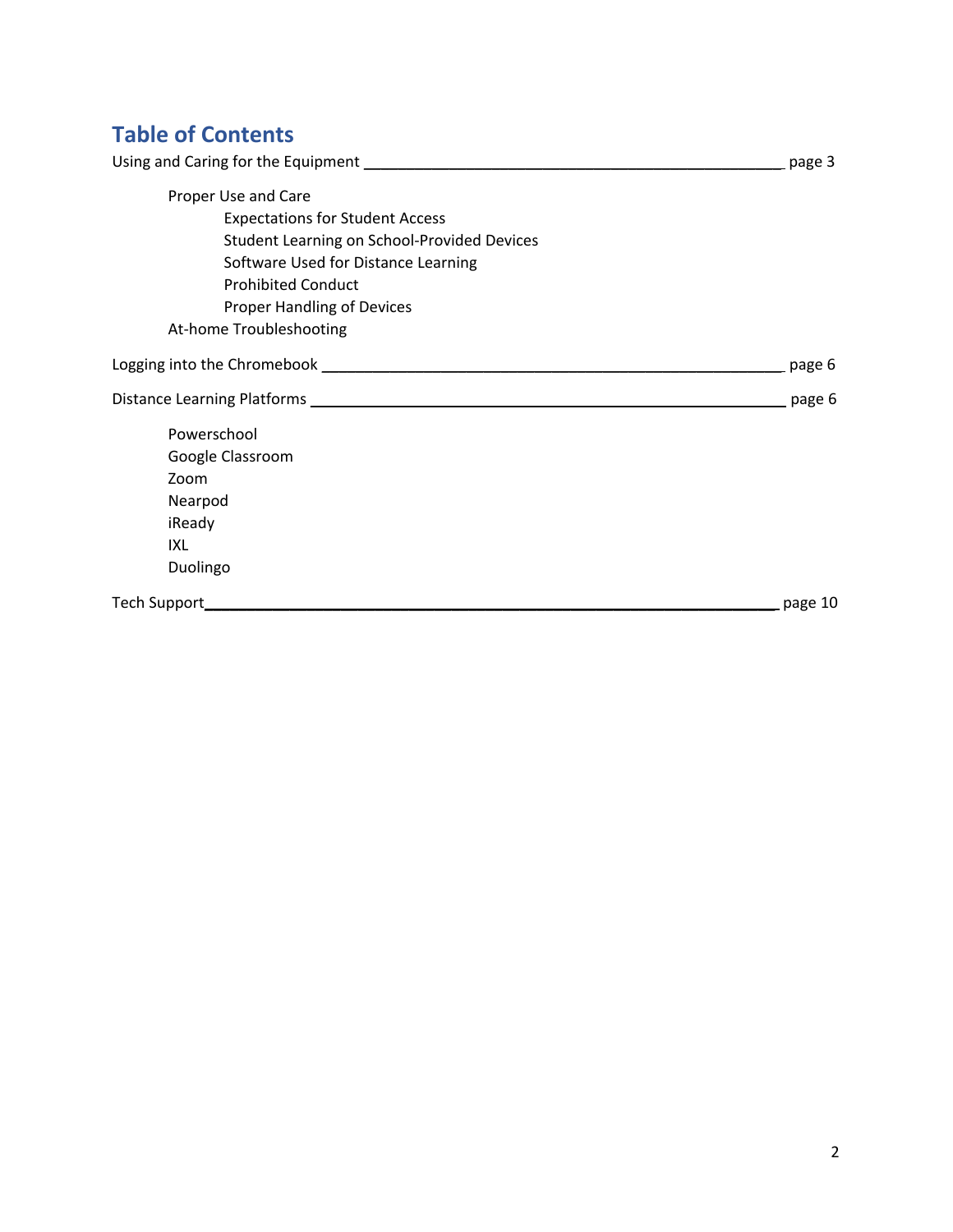# **Article I. Using and Caring for the Equipment**

#### **Proper Use and Care**

All students who are actively enrolled at Washington Global have been provided a School Chromebook and a School hotspot to use at home for distance learning. All programs and settings have been installed on the Chromebooks, and the parent(s)/guardian(s) have received their student(s) login information for the programs the students will use.



#### *Expectations for Student Access to Internet and Safeguarding Personally Identifiable Information*

The School has a robust system in place to ensure student access and personally identifiable information are safeguarded and protected. All school devices that are issued to students will have pre-installed software that prevents students from accessing prohibited sites and allows school staff or the IT Provider to remotely log into the device, update its software, and/or disable the device entirely. Additionally, the School has various websites and content blocked, as well as a firewall system implemented to provide additional content filtering, intrusion protection, gateway antivirus, and malware scanning and protection.

In compliance with the Children's Internet Protection Act (CIPA), Washington Global PCS filters internet content accessed using the School network. This filtering extends to home use on Chromebooks via Hapara monitoring. All activity is monitored. Parental supervision is strongly advised while the school equipment is being used at home.

#### *Student Learning on School-Provided Devices*

Students will be able to only use the School equipment for school purposes, and shall not be used for any non-academic purpose by the student or other family members. The School uses the following systems to ensure the school equipment is being used for school purposes:

- **Hapara** used to set which websites and apps the students can use each day during specific times.
	- The School will set the times to go through the end of the day to ensure the equipment is not being used for non-academic purposes. Utilizing Hapara allows the School to monitor the use of the devices.
- **GoGuardian** used to filter out content the students are not to be accessing, such as malicious sites.
	- This software is also used to locate a device if it is reported missing.
- **Sonicwall** used to filter out content and websites the students and staff are not allowed to access, which includes but is not limited to: gaming sites, social media, and shopping.

Washington Global is responsible for both general maintenance and tech support on all school-owned equipment, but families are expected to follow standards of care when lent equipment. Families are also expected to notify school staff if they discover damage to tech equipment. Families may be held financially responsible for intentional damage to equipment, or damage that results from the neglect or loss of equipment. Responsibility includes the cost of replacement or repair for damaged or missing equipment. Please contact [tech@washingtonglobal.org](mailto:technology@washingtonglobal.org) to report damage.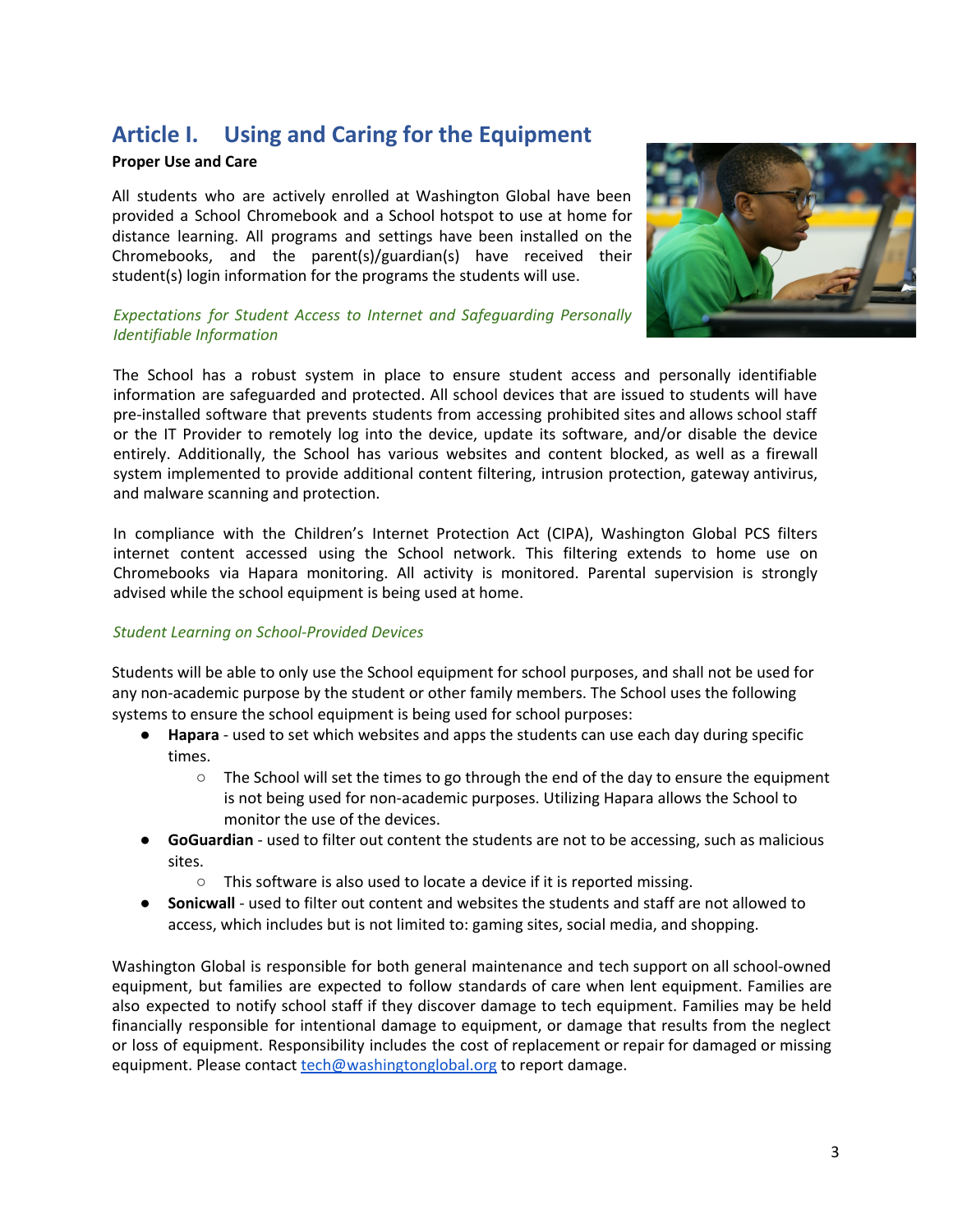The equipment is on loan and is property of Washington Global PCS, and must be returned when asked. School equipment and internet access should only be used for educational purposes.

#### *Software used for Distance Learning*

Sites that are approved on a daily basis include, but are not limited to:

- Google Classroom
- Zoom
- Nearpod
- iReady
- Achievement Network
- LearningAlly
- GetEpic
- All sites connected to Washington Global's textbooks/curriculum



School software must be accessed by login credentials, which will be provided to staff prior to the first day of school. Parents/Guardians and students have been provided with login information for the various websites and software being used. No software utilized by the School is accessible without login credentials.

- All laptops have GoGuardian installed, which allows the Technology Team to monitor the location of the device, especially in the event of the device being lost, as well as additional content filtering to ensure students are accessing approved sites.
- At no time will students or family members be able to download software onto the school equipment. Additionally, since the School utilizes Hapara to limit which websites can be accessed, students and family members will not be able to access additional software or websites on the school equipment.

#### *Prohibited Conduct*

Non-Washington Global students are prohibited from using school technology for any unauthorized or unlawful purpose. This includes unlawful internet use. Whether on school property or at home, students must adhere to the Washington Global PCS *Student Acceptable Use Policy* while using school technology and internet access. Families will be held accountable for content accessed and downloaded at home and brought into the School's network. Inappropriate, unauthorized, and illegal use of the internet or school network services and applications may result in the cancellation of privileges and appropriate disciplinary action taken.

The activities listed below are not permitted:

- Damaging or modifying computers, computer systems, or computer networks.
- Sending, viewing, or displaying offensive messages or pictures (including, but not limited to, pornographic, obscene, or sexually explicit material, sexual comments, and jokes or images that would violate school policies).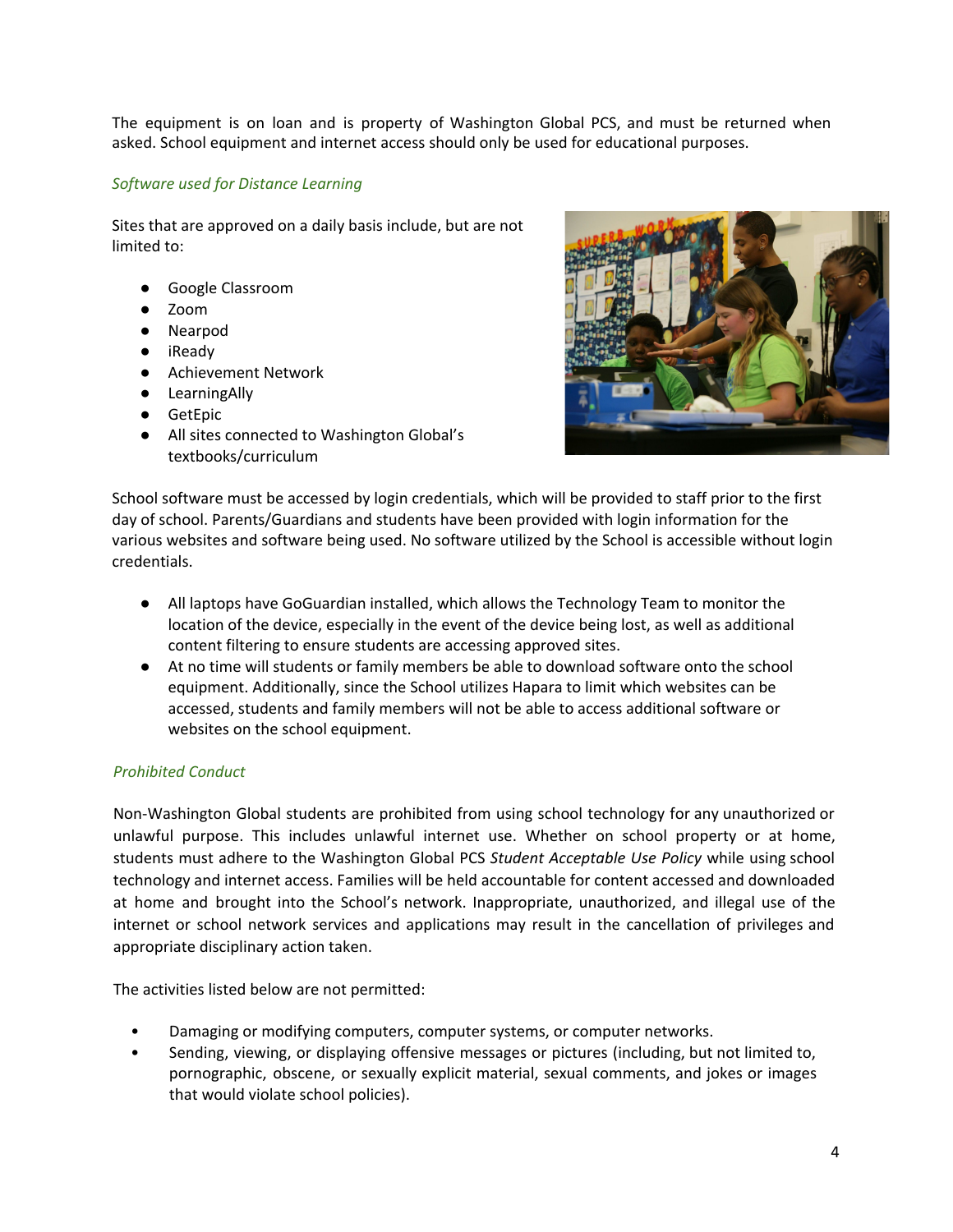- Using obscene language.
- Bullying, harassing, insulting, or attacking others.
- Employing the network for commercial purposes, financial gain, or fraud.
- Violating copyright laws or trying to pass off material copied from the Internet as your own.
- Using others' passwords or disclosing your password to an unauthorized person.
- Using provided internet access and/or the WGPCS network to share personal information about yourself or someone else, such as name, phone number, address, or photo without permission from a staff member and parent/guardian.
- Misrepresentation of Washington Global PCS.
- Uploading, downloading, or copying software without the authorization of a staff member.

Washington Global PCS reserves the right to limit or restrict, without notice, any individual's use of these systems, and to inspect, copy, remove, or delete any content that represents unauthorized use of this technology.

#### *Proper Handling of Devices*

Students shall take the following steps to ensure their Chromebook is handled properly:

- The Chromebook should be used only for school purposes, and it should not be left unattended with irresponsible people.
- The Chromebook should not be left in automobiles or in other situations where the temperature exceeds 100° F or below 20° F. This could cause unintentional damage to the Chromebook.
- Students should keep track of their Chromebook, and handle it with care. Any lost, damaged, or broken devices due to liquid spills, drops, or other types of abuse are the responsibility of the person assigned as caretaker of the device (the student's Parent/Guardian will have to pay for the device if it is damaged).
- The keys on the Chromebook must not be played with or removed. Removing or playing with the keys of the Chromebook is considered damaging the computer, and the parent/guardian will be responsible for replacing the keys of the Chromebook.
- The Chromebook is the student's responsibility and should not be loaned to others. Each Chromebook has been assigned to a particular student.
- If the screen is dirty, students can use a clean, soft cloth to clean the screen. Please do not use cleansers of any type as it can damage the screen of the Chromebook.
- Cords and cables must be inserted carefully into the Chromebook to prevent damage.
- The Chromebook must remain free of any writing, drawing, stickers, or labels. The labels placed on the Chromebooks by Washington Global PCS shall not be removed.
- If a student's Chromebook is stolen or lost, it must be reported immediately to the Director of Operations ([dgabriel@washingtonglobal.org](mailto:dgabriel@washingtonglobal.org)).
- Students shall only visit educational sites while using the Chromebook. Viewing obscene content on the Chromebook is prohibited.
- The Chromebook is password protected upon login. Students and Parents/Guardians have received their login information for the Chromebook, and the login information should not be shared with other people.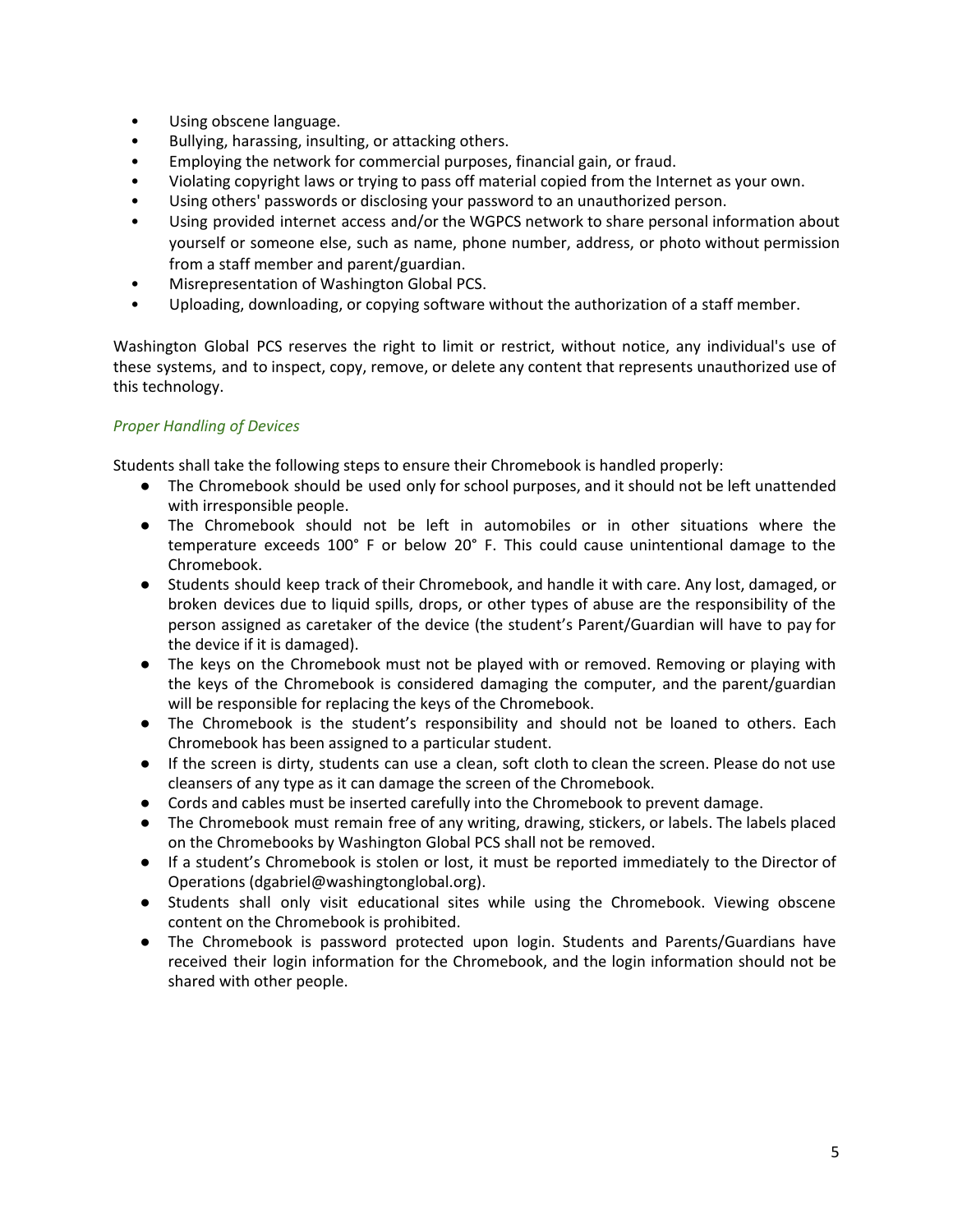#### **At-home Troubleshooting**

#### *Computer Screen is Turned*

If the screen is rotated, the student or parent/guardian can turn or rotate the screen by going to Settings. Then, click on Device. Once in the Device Settings, select Displays. Once under Displays, click the Orientation button to rotate the screen.

#### *Color Inversion*

If the color is different than it usually is, the color might have been inverted. In order to fix this, the student needs to go to Settings. Then, they will need to click on Advanced Settings. Under the Advanced Settings screen, students will need to scroll down to Accessibility. From here, students can turn the high contrast mode off.

#### *Missing Password or Username*

If a student does not have their login information for the particular program they are using, please contact their teacher directly for the password or username for the program they are using. If parents/guardians or students cannot get in touch with their teacher, please email [tech@washingtonglobal.org](mailto:tech@washingtonglobal.org) for assistance in retrieving their username or password.

#### *Charging the Chromebook*

To check if the Chromebook is charged, students will need to plug in the charger to the Chromebook. If they see a green/white light, the Chromebook is fully charged. If they see an orange/red light, the Chromebook is charging. If they do not see a light, then the charger is broken. If that happens, please email **[tech@washingtonglobal.org](mailto:tech@washingtonglobal.org)** for a replacement.

## **Article II. Logging into the Chromebook**

Students and Parents/Guardians have received the login information for Google and Powerschool in their Washington Global bag that was picked up.

To log into the Chromebook, the computer needs to be charged and turned on. When the login screen opens, the student shall enter in their Washington Global email (first name.last [name@washingtonglobal.org](mailto:name@washingtonglobal.org)) and their password. This information can be found on the 1 page document with login information on it.



# **Article III. Distance Learning Platforms and Programs**

#### **Powerschool**

1. Parents and students can log-in at <https://wgpcs.powerschool.com/public/home.html>

|                                   | Washington<br>Global<br>PUBLIC CHARTER SCHOOL |
|-----------------------------------|-----------------------------------------------|
| <b>PowerSchool SIS</b>            |                                               |
| <b>Student and Parent Sign In</b> |                                               |
| Create Account<br>Sign In         |                                               |
| Username                          |                                               |
| Password                          |                                               |
|                                   | Forgot Username or Password?                  |
|                                   | Sign In                                       |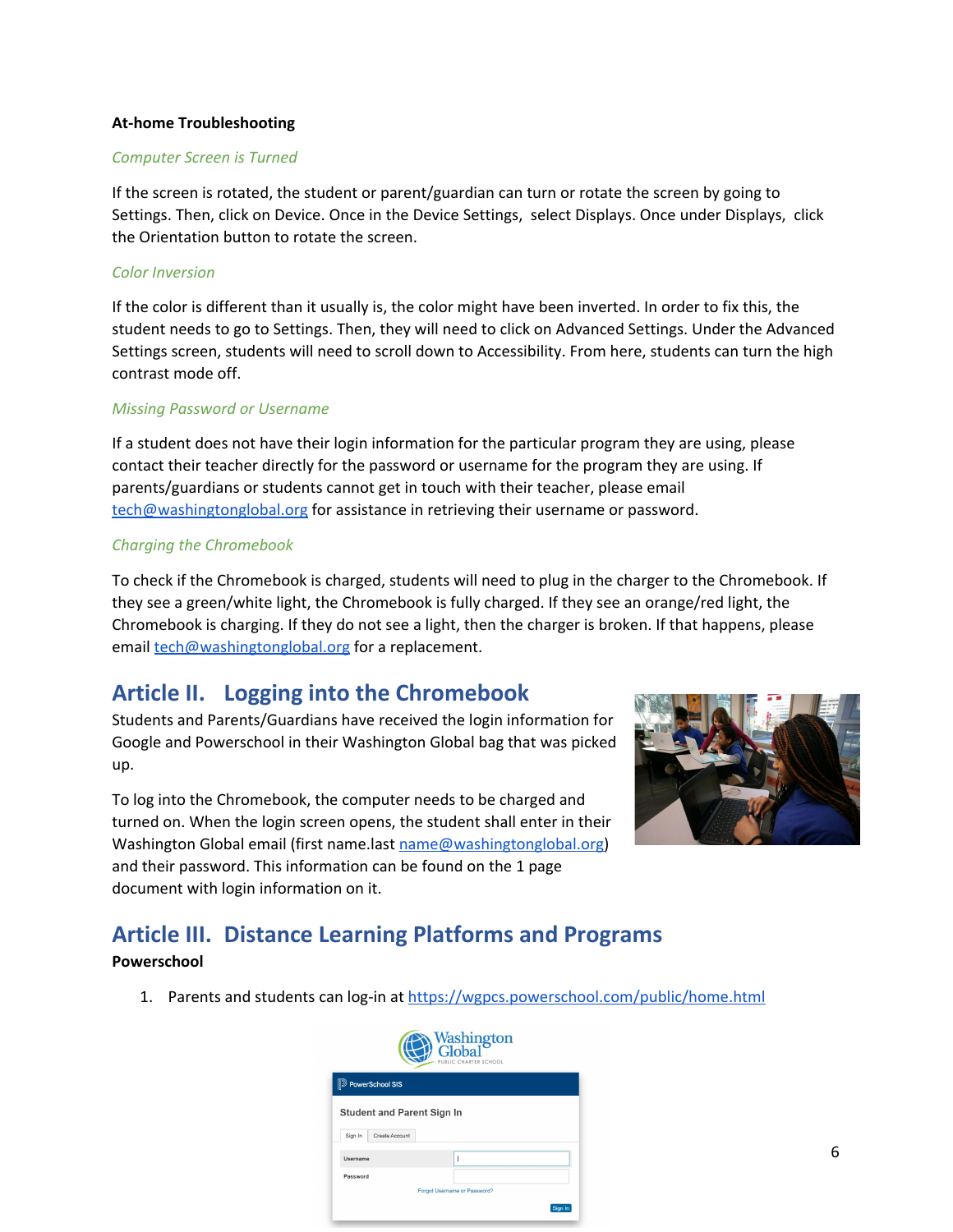- 2. Parents have been provided with a username and password to access their student's grades and classes.
- 3. If parents/guardians or students need the login information, please contact the School's main office or [tech@washingtonglobal.org](mailto:tech@washingtonglobal.org) to retrieve the log-in information.

#### **Google Classroom**

- 1. Students will need to log-in to their Google account. They can do this at [https://classroom.google.com/.](https://classroom.google.com/) The Google Classroom login information is the same as the computer login credentials.
- 2. After the student logs in, they will be able to see all the classes they are attending (i.e. English, Math, Science, etc.). If a parent/guardian or student does not see a certain class, please email the teacher. Parents/Guardians or students can find the teacher's email address here: <https://washingtonglobal.org/our-team/>
- 3. When students are logged into Google Classroom and have selected a class, they can click the classwork tab to see the work for the day.
- 4. Teachers will create tabs with the date of the classwork. When students click on an assignment, more information will be provided. If the student needs assistance with the work or help with understanding any of the instructions, please contact the teacher directly.

#### **Zoom**

1. Students will be provided Zoom meeting links, meeting codes, and passwords in Google Classroom for any Zoom meetings they will be attending. Students can input these codes at <https://zoom.us/join> or they can click on the link they have been provided by their teacher.

# Join a Meeting



- 2. As Zoom opens, students will need to give Zoom the permission to use the computer's audio or video, which usually is a pop-up window.
- 3. Students may have to wait for the teacher to admit the student into the Zoom room, especially if they log onto Zoom early. Once in the Zoom room, the student has control over their microphone and video settings.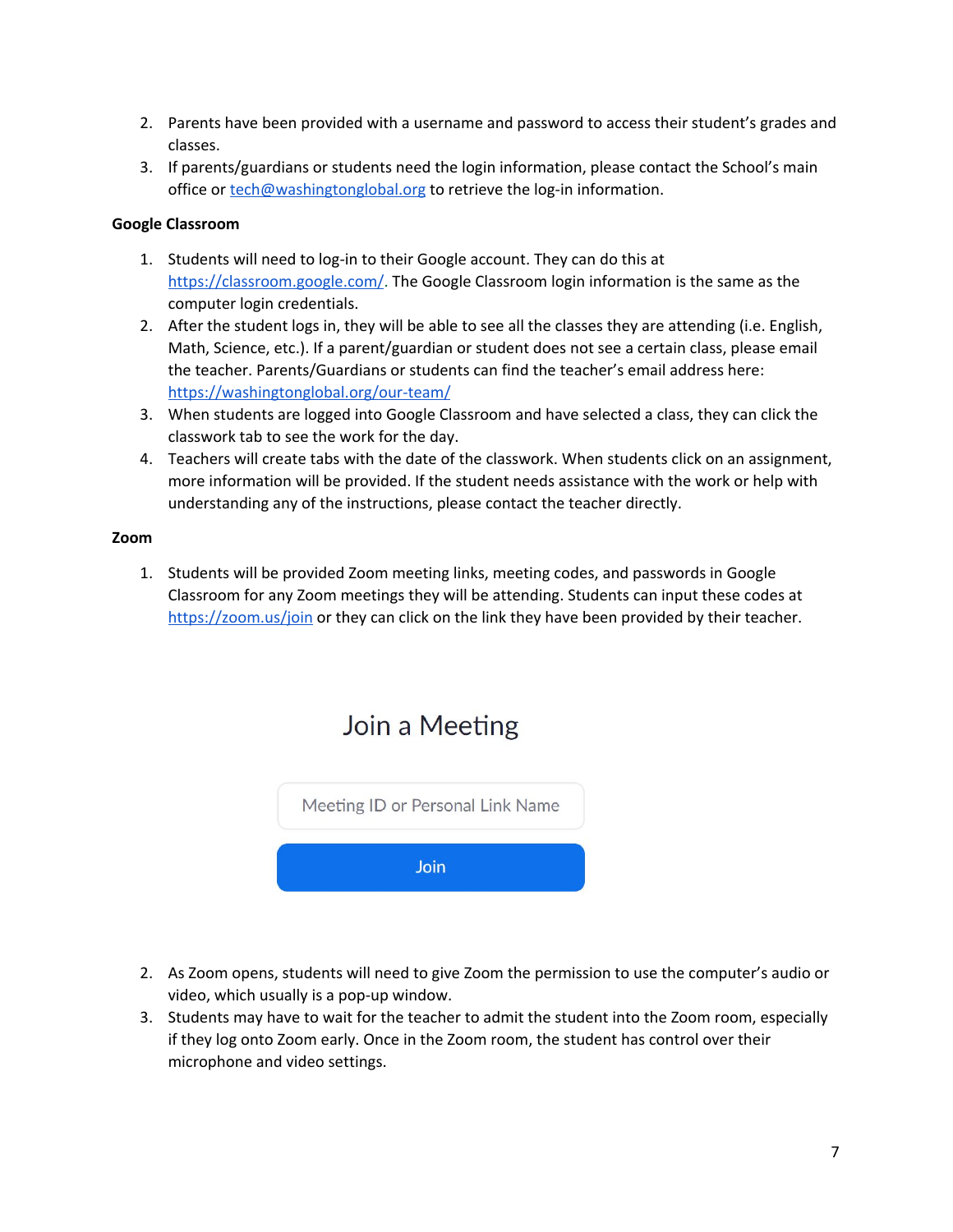● If the teacher has not started the meeting, or if the students are early, the students might be in a waiting room until the teacher arrives.

\*Note: Students might want to create a Zoom account from their school email address to make it easier to connect to the live classes.

#### **Nearpod**

- 1. To access the Nearpod lessons, students will receive a Nearpod code, provided by their teacher, and they need to visit <https://nearpod.com/> before class begins.
- 2. Students will need to put in the Nearpod code provided by their teacher to access the lesson. To do this, students will type in the code in the red STUDENTS box on the screen.

| You'll wonder how you<br>taught without it |                                             |                                               |
|--------------------------------------------|---------------------------------------------|-----------------------------------------------|
| make every lesson interactive.             | Engaging media and formative assessments to |                                               |
| <b>STUDENTS</b><br>Join a lesson           | <b>TEACHERS</b><br>Sign up for FREE         | <b>ADMINISTRATORS</b><br><b>Discover more</b> |
| Enter CODE                                 | or Log in                                   | or Request a quote                            |

- a. If the teacher is presenting live, they will pace the lesson and students cannot click through the lesson unless the teacher allows it.
- b. If the lesson is self-paced and not teacher-paced, students can move through the lesson using the arrows at the bottom of the screen at their own pace.

#### **iReady**

1. Students can log into iReady by going to <https://login.i-ready.com/>

|          | <b>Ti-Ready</b> Connect         |  |
|----------|---------------------------------|--|
| Username | Enter username                  |  |
| Password | Enter password                  |  |
|          | <b>Forgot Username/Password</b> |  |
| State    | Select state                    |  |
|          | Go!                             |  |
|          |                                 |  |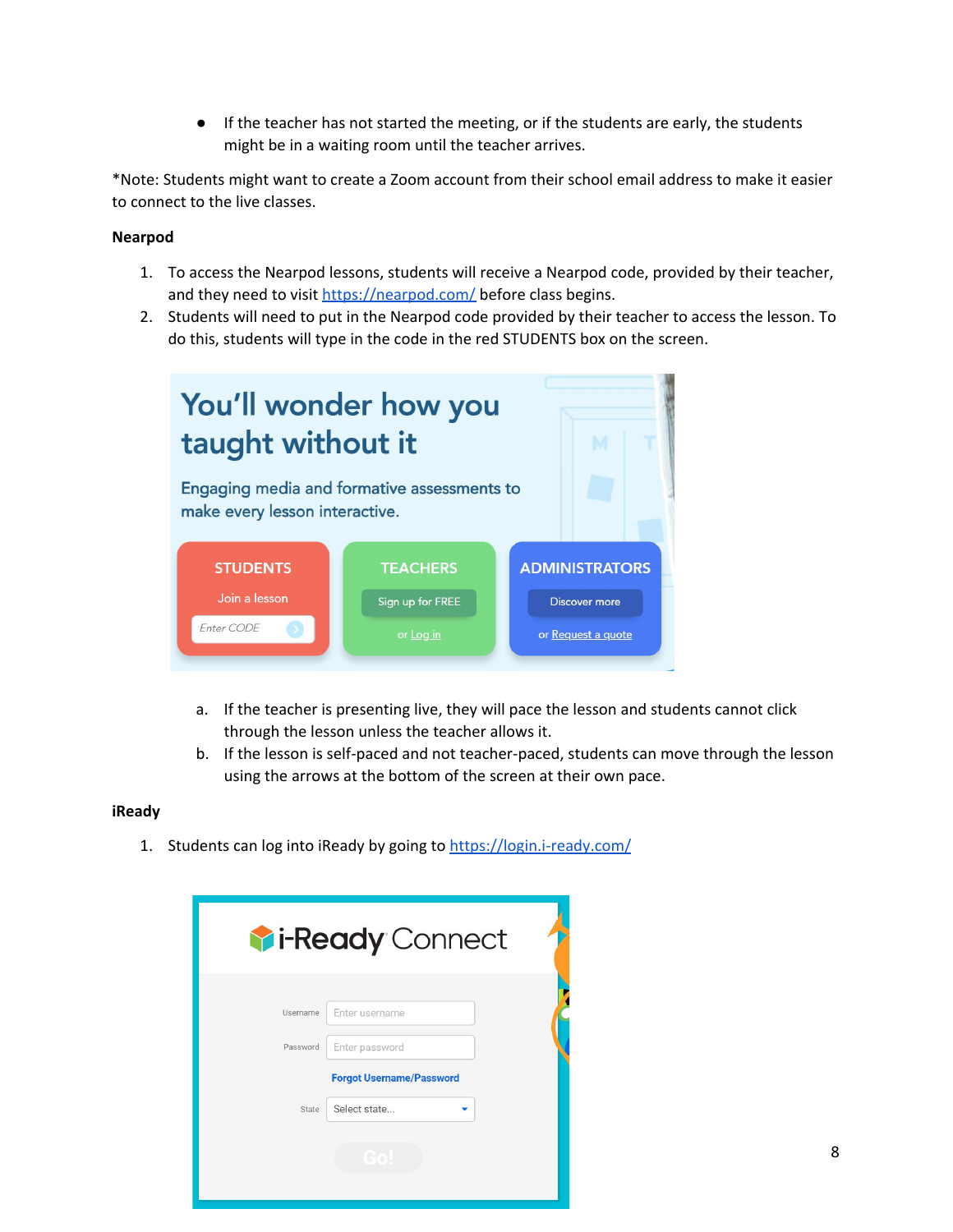- 2. Students will use their login information provided to them. If they have lost the login information then they can contact their teacher.
- 3. If students are accessing programs for the first time, they will be prompted to take the diagnostic in both Reading and Math.
- 4. Following the diagnostic, students will be able to complete Math and Reading lessons based on their instructional level. Their instructional level is based on the results from the diagnostic.
- 5. If parents are looking for more information about the diagnostic and/or the results, they can contact their student's teacher directly.

Students can also contact Ms. Magassouba at **[omagassouba@washingtonglobal.org](mailto:omagassouba@washingtonglobal.org)** if they have questions about the iReady program.

#### **IXL**

|          | Sign in          |
|----------|------------------|
| Username | Forgot username? |
| Password | Forgot password? |
|          |                  |
| Sign in  | Remember         |

1. Students can log into IXL by going to <https://www.ixl.com/signin>

- 2. Students will use their login information provided to them prior to the beginning of school. If they have lost the login information then they can contact their teacher. This program provides targeted online lessons for each student.
- 3. In order to complete lessons in IXL, after logging in, students will click on the "Learning" tab.
- 4. Once in the Learning tab, students will click on the subject that they are planning on completing that day.
- 5. Once students are in the subject they are working on, they will need to click on the grade level they are working on.
- 6. Students will then need to find the skill the teacher has asked each student to complete.
	- a. Most skills assigned will be in a format similar to 6.A.1. The "6" references the grade, the letter refers to the name of the skill, and the number is the individual skill.

Students can contact Mr. Polizzi at [cpolizzi@washingtonglobal.org](mailto:cpolizzi@washingtonglobal.org) if they have questions about IXL.